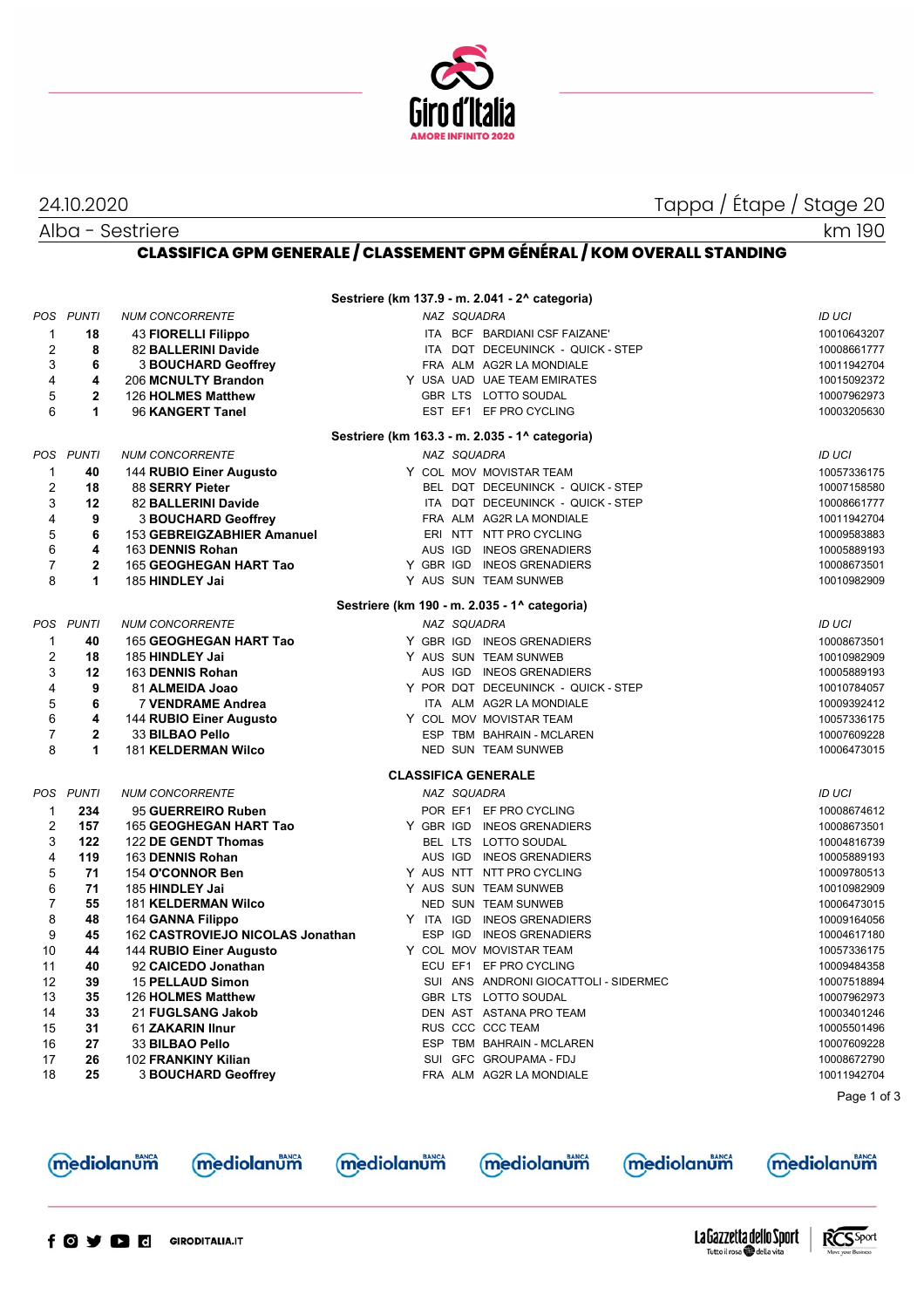

## 24.10.2020 Tappa / Étape / Stage 20

Alba - Sestriere

km 190

## **CLASSIFICA GPM GENERALE / CLASSEMENT GPM GÉNÉRAL / KOM OVERALL STANDING**

| 19 | 22                      | <b>128 VANHOUCKE Harm</b>   |  | Y BEL LTS LOTTO SOUDAL                  | 10014276865 |
|----|-------------------------|-----------------------------|--|-----------------------------------------|-------------|
| 20 | 21                      | 81 ALMEIDA Joao             |  | Y POR DQT DECEUNINCK - QUICK - STEP     | 10010784057 |
| 21 | 21                      | 82 BALLERINI Davide         |  | ITA DQT DECEUNINCK - QUICK - STEP       | 10008661777 |
| 22 | 20                      | 155 POZZOVIVO Domenico      |  | ITA NTT NTT PRO CYCLING                 | 10002692540 |
| 23 | 20                      | 8 WARBASSE Lawrence         |  | USA ALM AG2R LA MONDIALE                | 10006003270 |
| 24 | 18                      | <b>43 FIORELLI Filippo</b>  |  | ITA BCF BARDIANI CSF FAIZANE'           | 10010643207 |
| 25 | 18                      | 38 TRATNIK Jan              |  | SLO TBM BAHRAIN - MCLAREN               | 10006486452 |
| 26 | 18                      | 218 ZARDINI Edoardo         |  | ITA THR VINI ZABU' - BRADO - KTM        | 10005658114 |
| 27 | 18                      | 142 CATALDO Dario           |  | ITA MOV MOVISTAR TEAM                   | 10003092765 |
| 28 | 18                      | 88 SERRY Pieter             |  | BEL DQT DECEUNINCK - QUICK - STEP       | 10007158580 |
| 29 | 16                      | 98 WHELAN James             |  | Y AUS EF1 EF PRO CYCLING                | 10046251200 |
| 30 | 16                      | 78 ROSSETTO Stephane        |  | FRA COF COFIDIS                         | 10004444402 |
| 31 | 15                      | 51 SAGAN Peter              |  | SVK BOH BORA - HANSGROHE                | 10005460373 |
| 32 | 15                      | 191 NIBALI Vincenzo         |  | ITA TFS TREK - SEGAFREDO                | 10002837838 |
| 33 | 15                      | 37 PERNSTEINER Hermann      |  | AUT TBM BAHRAIN - MCLAREN               | 10006838480 |
| 34 | 15                      | 202 BJERG Mikkel            |  | Y DEN UAD UAE TEAM EMIRATES             | 10015825936 |
| 35 | 14                      | 7 VENDRAME Andrea           |  | ITA ALM AG2R LA MONDIALE                | 10009392412 |
| 36 | 11                      | 57 MAJKA Rafal              |  | POL BOH BORA - HANSGROHE                | 10005380450 |
| 37 | 11                      | 204 DOMBROWSKI Joseph Lloyd |  | USA UAD UAE TEAM EMIRATES               | 10007491717 |
| 38 | 11                      | 216 VAN EMPEL Etienne       |  | NED THR VINI ZABU' - BRADO - KTM        | 10008653592 |
| 39 | 8                       | 56 KONRAD Patrick           |  | AUT BOH BORA - HANSGROHE                | 10007167775 |
| 40 | 8                       | <b>151 MEINTJES Louis</b>   |  | RSA NTT NTT PRO CYCLING                 | 10007524251 |
| 41 | 8                       | 141 CARRETERO Hector        |  | Y ESP MOV MOVISTAR TEAM                 | 10015833818 |
| 42 | 8                       | 213 FRAPPORTI Marco         |  | ITA THR VINI ZABU' - BRADO - KTM        | 10004501891 |
| 43 | 8                       | 112 BRANDLE Matthias        |  | AUT ISN ISRAEL START - UP NATION        | 10005391564 |
| 44 | $\overline{7}$          | 115 DOWSETT Alex            |  | GBR ISN ISRAEL START - UP NATION        | 10004881508 |
| 45 | $\overline{7}$          | 148 VILLELLA Davide         |  | ITA MOV MOVISTAR TEAM                   | 10008700880 |
| 46 | 6                       | 63 DE LA PARTE Victor       |  | ESP CCC CCC TEAM                        | 10007452816 |
| 47 | 6                       | <b>75 HANSEN Jesper</b>     |  | DEN COF COFIDIS                         | 10006828174 |
| 48 | 6                       | 153 GEBREIGZABHIER Amanuel  |  | ERI NTT NTT PRO CYCLING                 | 10009583883 |
| 49 | 6                       | 167 PUCCIO Salvatore        |  | ITA IGD INEOS GRENADIERS                | 10005587887 |
| 50 | 6                       | 67 ROSSKOPF Joseph          |  | USA CCC CCC TEAM                        | 10006002967 |
| 51 | 6                       | <b>16 RAVANELLI Simone</b>  |  | Y ITA ANS ANDRONI GIOCATTOLI - SIDERMEC | 10010086970 |
| 52 | 6                       | 12 BISOLTI Alessandro       |  | ITA ANS ANDRONI GIOCATTOLI - SIDERMEC   | 10005390958 |
| 53 | 5                       | 11 BAIS Mattia              |  | Y ITA ANS ANDRONI GIOCATTOLI - SIDERMEC | 10013879771 |
| 54 | 5                       | 145 SAMITIER Sergio         |  | Y ESP MOV MOVISTAR TEAM                 | 10015982954 |
| 55 | 5                       | 206 MCNULTY Brandon         |  | Y USA UAD UAE TEAM EMIRATES             | 10015092372 |
| 56 | 5                       | 146 SEPULVEDA Eduardo       |  | ARG MOV MOVISTAR TEAM                   | 10006564860 |
| 57 | 4                       | 93 CLARKE Simon             |  | AUS EF1 EF PRO CYCLING                  | 10003032949 |
| 58 | 4                       | 86 KNOX James               |  | Y GBR DQT DECEUNINCK - QUICK - STEP     | 10009966530 |
| 59 | 4                       | 168 SWIFT Ben               |  | GBR IGD INEOS GRENADIERS                | 10004563327 |
| 60 | 4                       | 187 OOMEN Sam               |  | Y NED SUN TEAM SUNWEB                   | 10008688352 |
| 61 | 4                       | <b>32 BATTAGLIN Enrico</b>  |  | ITA TBM BAHRAIN - MCLAREN               | 10005467447 |
| 62 | 4                       | 47 TONELLI Alessandro       |  | ITA BCF BARDIANI CSF FAIZANE'           | 10007527786 |
| 63 | 3                       | 201 ULISSI Diego            |  | ITA UAD UAE TEAM EMIRATES               | 10005467952 |
| 64 | $\overline{\mathbf{3}}$ | 118 ZABEL Rick              |  | GER ISN ISRAEL START - UP NATION        | 10007506366 |
| 65 | $\mathbf{3}$            | 35 NOVAK Domen              |  | Y SLO TBM BAHRAIN - MCLAREN             | 10009372406 |
| 66 | 3                       | <b>36 PADUN Mark</b>        |  | Y UKR TBM BAHRAIN - MCLAREN             | 10010096569 |
| 67 | 3                       | 214 ROTA Lorenzo            |  | Y ITA THR VINI ZABU' - BRADO - KTM      | 10009393523 |
|    |                         |                             |  |                                         | Page 2 of 3 |





**mediolanum** 

mediolanum

**mediolanum** 

**mediolanum**